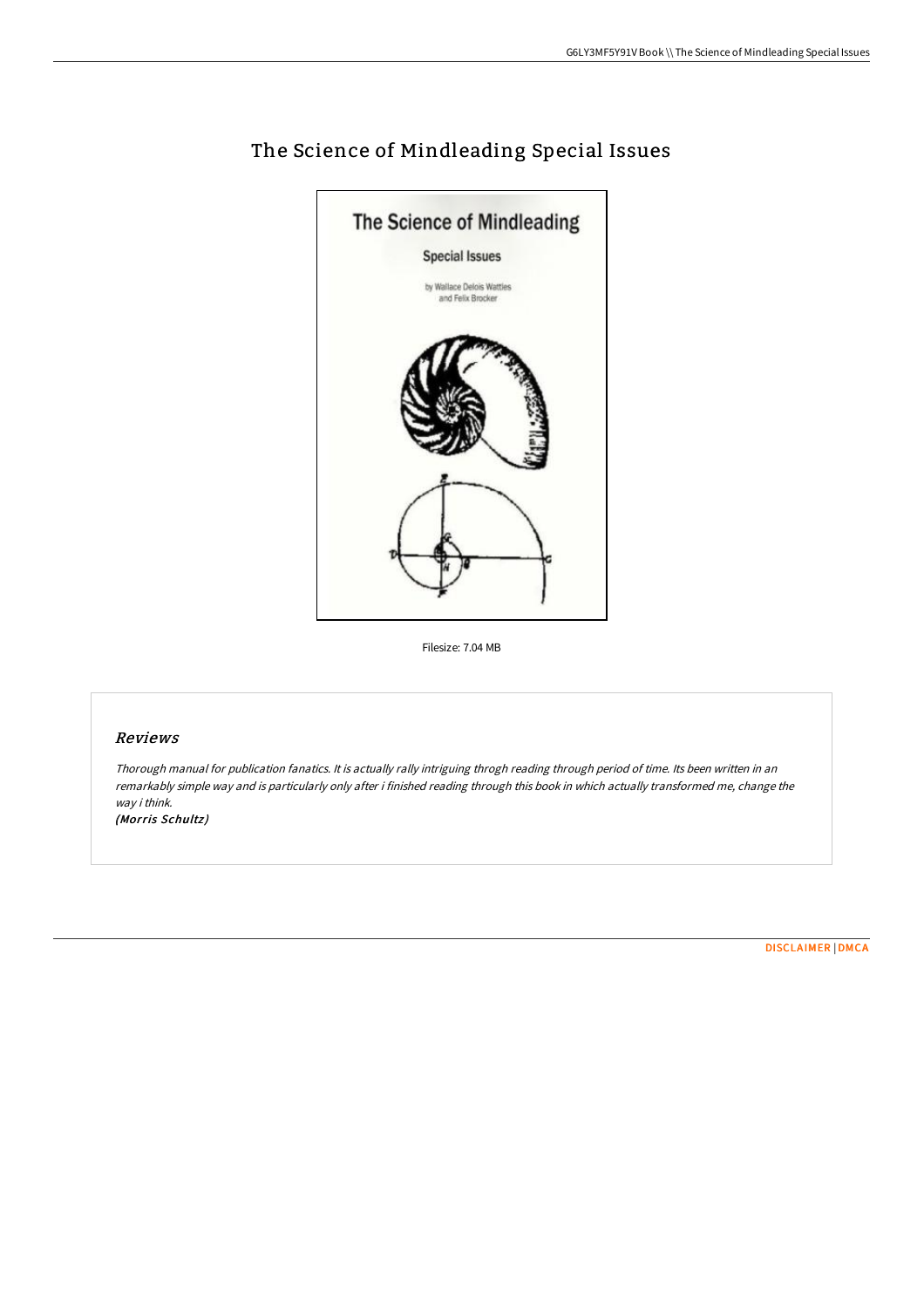## THE SCIENCE OF MINDLEADING SPECIAL ISSUES



To save The Science of Mindleading Special Issues eBook, remember to click the hyperlink beneath and save the ebook or have access to additional information which might be in conjuction with THE SCIENCE OF MINDLEADING SPECIAL ISSUES ebook.

CreateSpace Independent Publishing Platform. Paperback. Book Condition: New. This item is printed on demand. Paperback. 318 pages. Dimensions: 9.0in. x 6.0in. x 0.7in.The Science od Mindleading Special Issues focus on the new-thought-writer Wallace Delois Wattles. Three books in one: The Science of Being Rich, The Science of Being Well and The Science of Being Great. Read an excerpt from the third book The Science of Being Great: There is a Principle of Power in every person. By the intelligent use and direction of this principle, man can develop his own mental faculties. Man has an inherent power by which he may grow in whatsoever direction he pleases, and there does not appear to be any limit to the possibilities of his growth. No man has yet become so great in any faculty but that it is possible for some one else to become greater. The possibility is in the Original Substance from which man is made. Genius is Omniscience flowing into man. Genius is more than talent. Talent may merely be one faculty developed out of proportion to other faculties, but genius is the union of man and God in the acts of the soul. Great men are always greater than their deeds. They are in connection with a reserve of power that is without limit. We do not know where the boundary of the mental powers of man is; we do not even know that there is a boundary. The power of conscious growth is not given to the lower animals; it is mans alone and may be developed and increased by him. The lower animals can, to a great extent, be trained and developed by man; but man can train and develop himself. He alone has this power, and he has it to an apparently unlimited extent. The...

 $\sqrt{n}$ Read The Science of [Mindleading](http://digilib.live/the-science-of-mindleading-special-issues.html) Special Issues Online Ð Download PDF The Science of [Mindleading](http://digilib.live/the-science-of-mindleading-special-issues.html) Special Issues